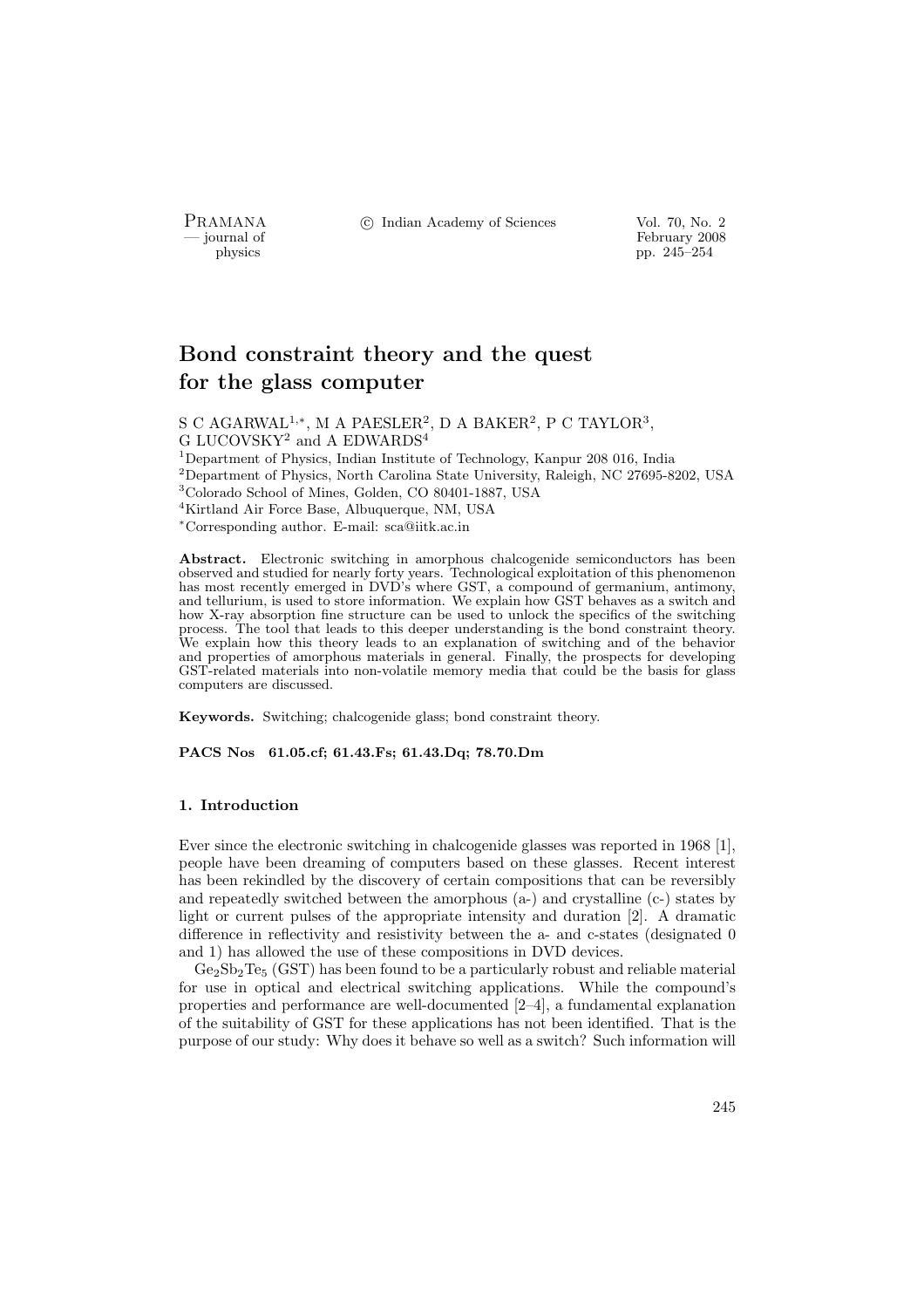S C Agarwal et al



**Figure 1.** GeSbTe composition diagram, showing the location of  $Ge_2Sb_2Te_5$ at the Sb2Te<sup>3</sup> and GeTe tie line.

not only satisfy our scientific curiosity, but will also help in solving an important technological problem.

The problem is that while GST switches beautifully between the a- and c-states, it does not do so forever. After about ten million cycles or so, it no longer works. If we could push this to about  $10^{14}$  cycles, we could replace CPU. Therefore, the goal is to find a better material that will switch up to this many times without degrading. One of the advantages of GST-based CPU will be that it would be nonvolatile. That is, the system would hold zeroes and ones with no current necessary to hold the state. A glass computer would not require booting! Nor would it draw power when not calculating!!

# 2. GST as a glass

We propose to focus on a region of the ternary composition diagram of the  $Ge_xSb_yTe_{1-x-y}$  system near the material of greatest technological interest,  $Ge_2Sb_2Te_5$ , commonly called GST or 2-2-5. Here is how glass technologists look at GST (figure 1). It lies on the intersection of two lines: the bisector of the Te vertex angle and the line joining GeTe and  $Sb<sub>2</sub>Te<sub>3</sub>$ . These are stable molecular solids. In this sense GST can be thought of as a mixture of these two molecular solids. We shall presently show, however, that this view of GST is incorrect, as it is not consistent with the analysis of our EXAFS data.

As we go from Te to Ge, the material goes from floppy to rigid. Bond constraint theory (BCT) couches the balance between rigid and floppy materials in terms of average number of constraints per atom in interatomic force field space and the number of degrees of freedom in real space. BCT and EXAFS data allow us to identify this compound (GST) as an unstressed-rigid material and in the final analysis [5–7] explains why GST behaves so well in switching applications.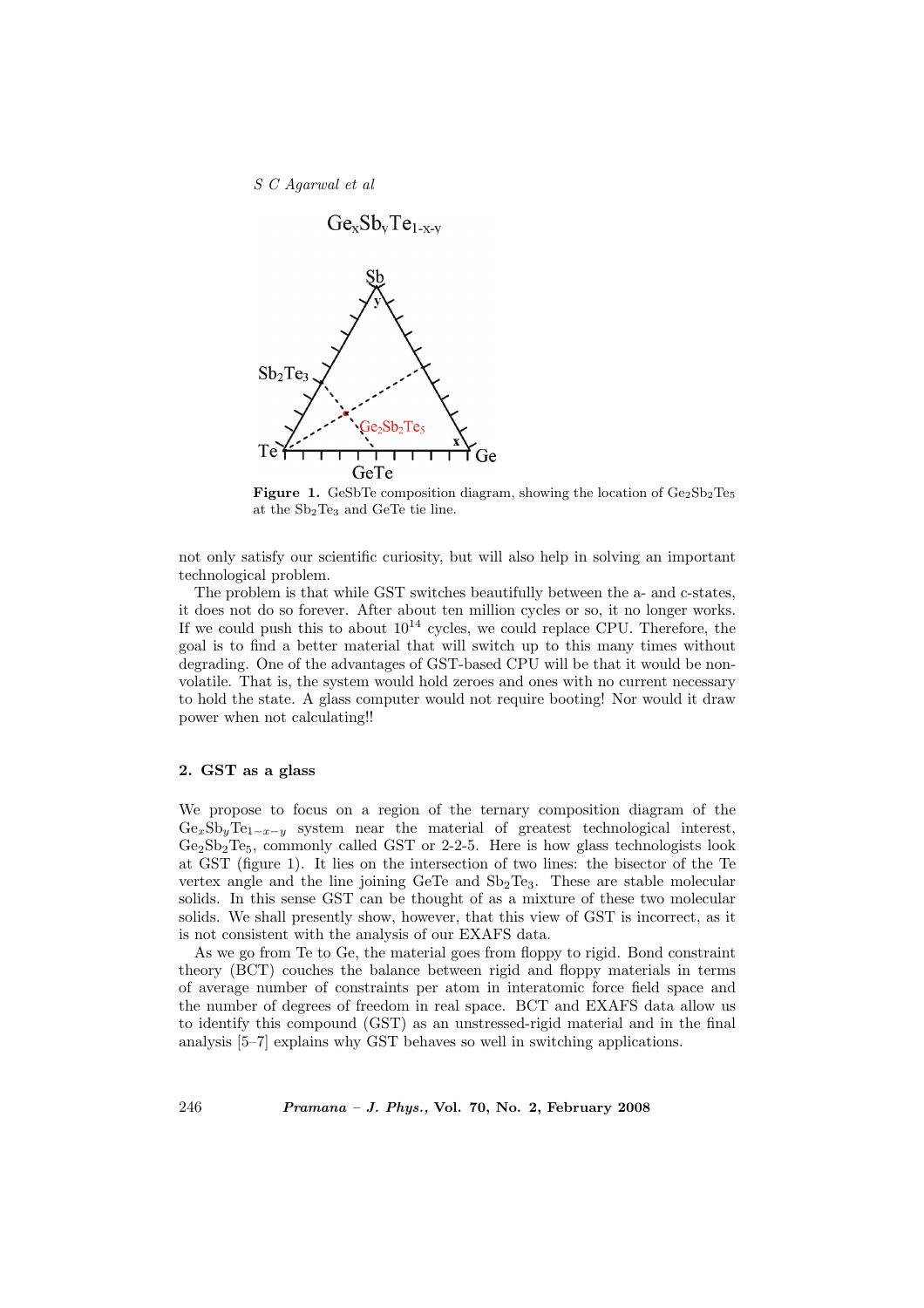Quest for the glass computer



**Figure 2.** Normalized  $K_1$  absorption spectra for all three atomic species, shifted in energy for comparison. Spectra are displayed on the same energy axis for ease of comparison.

The key to the understanding of the switching process is the knowledge of local bonding arrangements of the material in both the amorphous and rock-salt crystalline phases. The extended X-ray absorption fine structure or EXAFS results provide precisely the microscopic information one needs to obtain this knowledge for GST.

## 3. EXAFS

Here is how EXAFS works. When a photon is absorbed by an atom, the photoelectron associated with the absorption interferes with the neighboring atoms. The interference associated with the local environment gives rise to wriggles (fine structure) on the absorption edge (see figure 2).

We analyze these interference wriggles to decipher the local environments of constituent atoms.

Figure 3 shows, as an example, the analysis of the data for the Ge edge. We do similar analysis for all three edges (i.e., Sb and Te also). The blue line is the data. The red line is the model. We construct a model in real space that gives us a blue curve in the lower plot that matches the data of the red curve. Then we transform back to k-space to see how well our model fits the data. We do this iteratively for all three edges (for details, please see ref. [5]).

Table 1 shows all the pairs for the three atoms Ge, Sb, and Te, which have been used to fit the EXAFS data. Note that there are several pairs missing, namely, Ge– Sb, Sb–Sb, Te–Te (for which there is no evidence). It is comforting that the data are self-consistent. That is, in the Ge edge we find no evidence for Sb neighbors,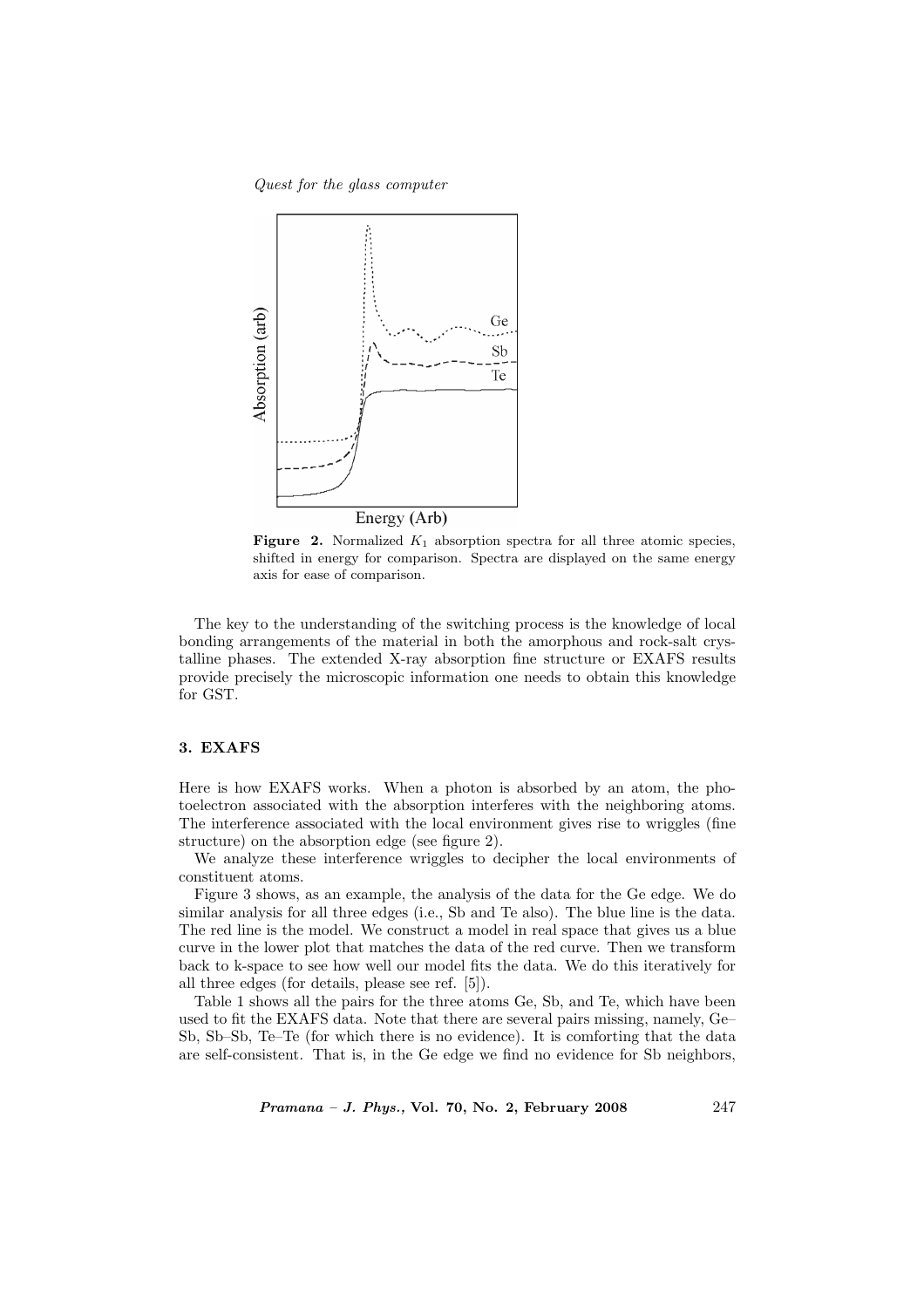S C Agarwal et al



Figure 3. Artemis/IFEFFIT fits of Ge-K edge data using small cluster model. Fit includes Ge–Te and Ge–Ge path contributions. No acceptable fits were found with Ge–Sb bonding.

Table 1. Coordination numbers and the nearest neighbor distances for the constituent atoms Ge, Sb and Te, as inferred from the EXAFS data.

| Atom      | Bond       | Coordination  | $R(\AA)$        |
|-----------|------------|---------------|-----------------|
| Ge        | $Ge$ -Te   | $3.3 \pm 0.5$ | $2.63 \pm 0.01$ |
|           | $Ge-Ge$    | $0.6 \pm 0.2$ | $2.47 \pm 0.03$ |
| <b>Sb</b> | $Sb-Te$    | $2.8 \pm 0.5$ | $2.83 \pm 0.01$ |
|           | $Sb-Te(e)$ | $0.5 \pm 0.3$ | $2.51 \pm 0.01$ |
| Te        | $Te-Ge$    | $1.2 \pm 0.3$ | $2.62 \pm 0.01$ |
|           | $Te-Sb$    | $1.2 \pm 0.3$ | $2.83 \pm 0.01$ |

N.B.:  $Sb-Te(e)$  is the electrostatic bond, as discussed in ref. [5].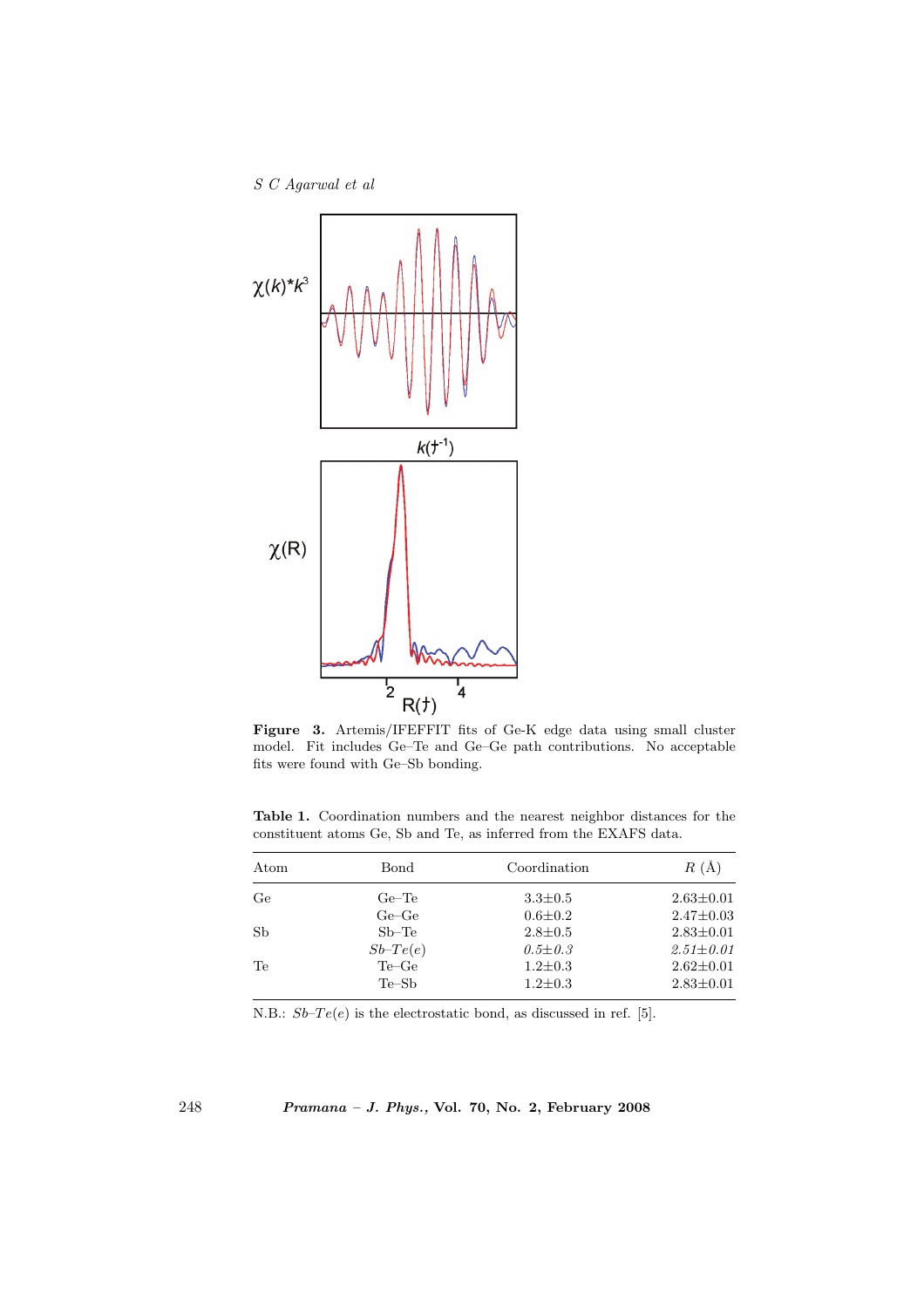## Quest for the glass computer

and at the Sb edge we find no evidence for Ge neighbors. Further, note that the Te nearest neighbor distances ( $R_{\text{Te-Sb}} = 2.83$  Å and  $R_{\text{Te-Ge}} = 2.62$  Å) are found to be the same, within the error, regardless of whether they were determined from Te-edge data or from the neighboring atom data (Sb and Ge respectively). Also note that the reported bond lengths agree with tabulated covalent radii for each species  $[8]$ . The values of the coordination numbers  $(N)$  obtained indicate fully coordinated Ge and Sb with  $N_{\text{Ge}} = 3.9 \pm 0.8$  and  $N_{\text{Sb}} = 2.8 \pm 0.5$  and slightly over-coordinated Te with  $N_{\text{Te}} = 2.4 \pm 0.6$ .

## 4. Bond constraint theory (BCT)

The simple physical requirement that the number of constraints in an amorphous material equals the number of degrees of freedom in the space that material occupies (or network dimensionality) defines a relatively simple criterion for an ideal, strainfree thin film or bulk material [9]. For an ideal glass in three dimensions, the bond constraint metric is 3, so that the average number of bonds/atom  $C_{\rm av}$  is given by

$$
C_{\rm av} = 3.\tag{1}
$$

This simple criterion provides the basis for the application of BCT for discriminating between materials with different degrees of ideality in the context of the ease of 'glass formation'. When it is met,  $C_{av} = 3 \pm 0.1$ , a material may be considered to be a 'good glass-former'. This criterion will be important in identifying the ease of reversible optical or electrical switching in thin film amorphous materials for memory applications. We start with the basic assumption [9] that for an 'ideal' glass the average number of constraints is 3. Then we expand the number of constraints in terms of the stretching and bending constraints. Defining  $\langle r \rangle$  as the average coordination, we get an important relation between the number of constraints and the average coordination:

$$
C_{\rm av} = (5/2)\langle r \rangle - 3. \tag{2}
$$

So now the 'ideal' glass has an average coordination

$$
\langle r \rangle = 2.4. \tag{3}
$$

This is equivalent to an average number of constraints per atom of 3.

An alternative approach that arrives at the same conclusion (eq. (3)) is provided by rigidity theory, as developed originally by LaGrange [10], Maxwell [11] and later by Thorpe and co-workers [12]. This approach considers rigidity in systems with 2-, 3- and 4-fold coordinated atoms in a material with local molecular units of N atoms. In calculating the total number of modes of vibration of such a system, they identify modes that require energy (i.e. constraints) and those that do not. The latter are the so-called zero-frequency or floppy modes, and given the symbol  $F$ .  $F$  can be expressed as the difference between the total possible number of vibrational modes of the system, 3N, and the modes determined by constraint counting. Proceeding in this way,  $F$  is given by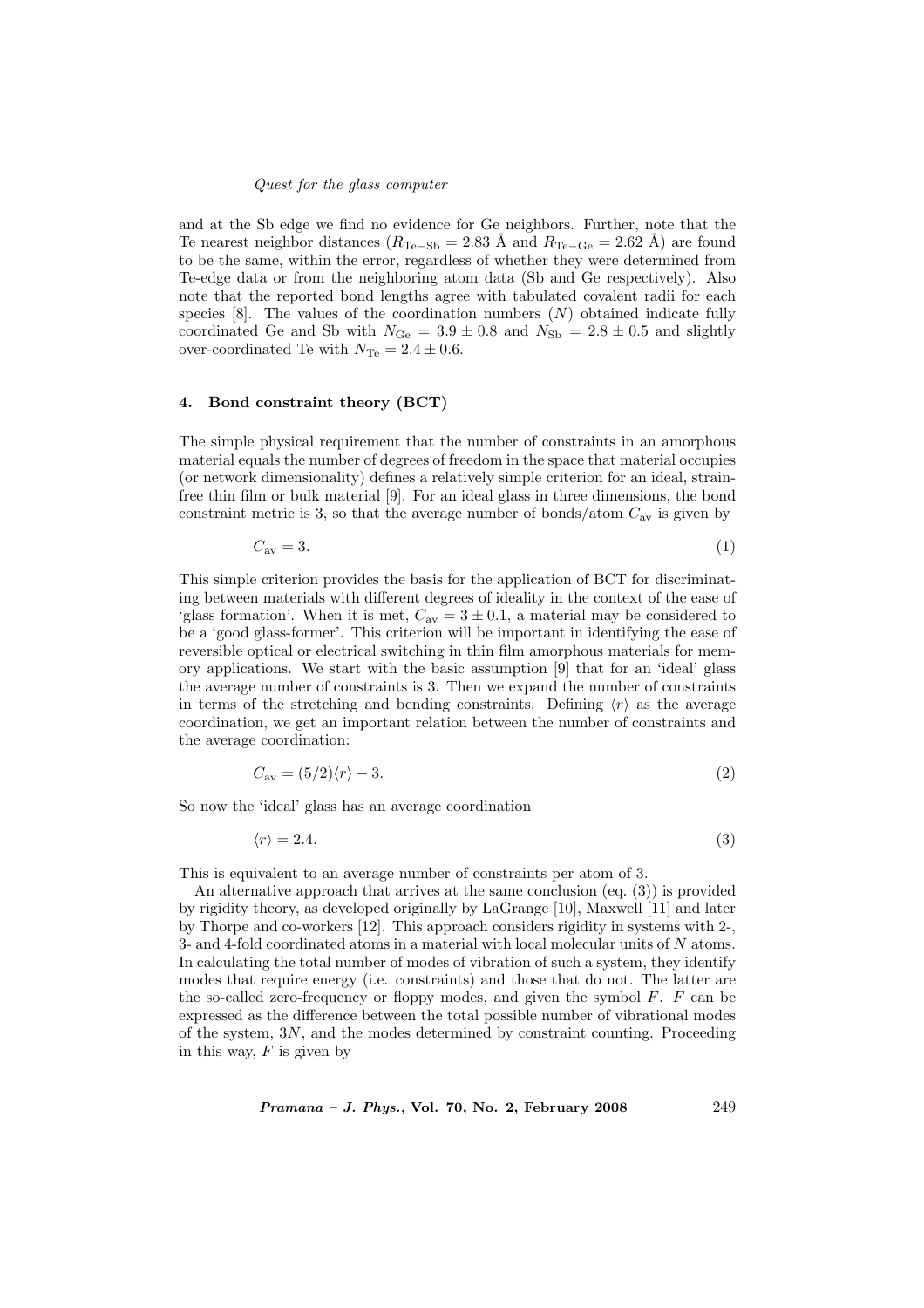S C Agarwal et al



**Figure 4.** Plot of f as a function of  $\langle r \rangle$ . Theory is shown by the solid line and the model by dashed line. Inset shows second derivative of  $f$  as a function of  $\langle r \rangle$ .

$$
F = 3N - \sum_{r=2}^{4} n_r \left(\frac{r}{2} + [2r - 3]\right). \tag{4}
$$

The fraction of zero-frequency modes,  $f = F/3N$ , may then be calculated and is given by

$$
f = 2 - \frac{5}{6} \langle r \rangle. \tag{5}
$$

With increasing average network coordination,  $\langle r \rangle$ , the fraction of zero-frequency modes f decreases, and is exactly equal to zero at the condition given in eq.  $(3)$ . The relationship between f and  $\langle r \rangle$  for  $\langle r \rangle \leq 2.4$  is given by the solid line of figure 4. The equivalence of the approach based on the assumption inherent in BCT (eq. (1)) and the approach of rigidity theory  $\left(\text{eq. } (3)\right)$  is manifest in the fact that both identify a material with  $\langle r \rangle = 2.4$  as lying at a nexus dividing materials that are floppy from those that are stressed-rigid with respect to material properties.

Results obtained by the Thorpe group go beyond the simple analytical treatment outlined above [13]. This research also includes computer modeling of large networks of atoms. Such modeling provides a numerical determination of the fraction of zero-frequency modes, f. Plots of f as a function of  $\langle r \rangle$  reveal three distinct composition regions. One such plot is shown as the dashed line in figure 4.

There is an intermediate region where the system is neither floppy nor is it stressed-rigid. This is the region where the ideal glass is formed. The inset shows the second derivative of f. It accentuates the fact that there is a material intermediate between floppy and stressed-rigid. It is this intermediate material that Feng et al [14] showed exists, experimentally. The question is: does GST belong to this stress-free rigid regime? For this we must do constraint counting.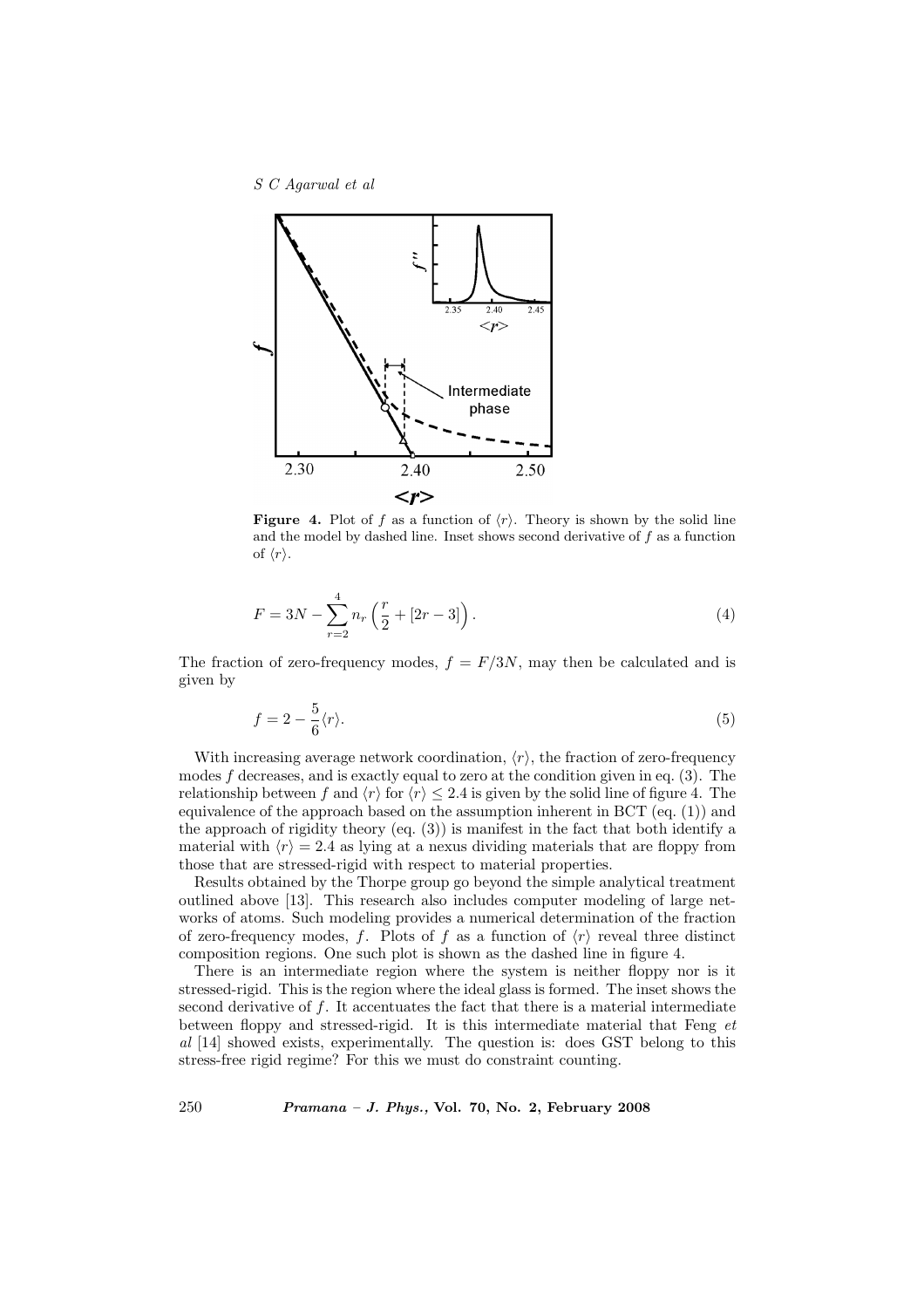Quest for the glass computer

#### 5. Counting constraints

Let us now count constraints using group theory. For Ge, we find five bending constraints and two stretching constraints (figure 5). That is a total of  $C_{\text{Ge}} = 7$ constraints.

Similarly, we get  $C_{\text{Sb}} = 4.5$  and  $C_{\text{Te}} = 2$ . These give, for GST,  $C_{\text{av}} = (2C_{\text{Ge}} +$  $2C_{\rm Sb} + 5C_{\rm Te})/9 = 3.66$ , which in turn yields (using eq. (2))  $\langle r \rangle = 2.7$ .

Note that this is different from the value 2.4 for an ideal glass. So it appears, from this calculation, that GST is not an ideal glass. Perhaps we should look at our constraint counting, a bit more carefully.

# 6. Removal of constraints

It turns out that if homopolar bonds are present, the counting of constraints needs more attention. The reason is that when two neighboring atoms are identical a constraint against bending exists, because of Pauli exclusion principle. When a homopolar bond is allowed, this constraint is removed (see figure 6). Using EXAFS data we can count constraints correctly, taking into account homopolar bonds.

The EXAFS data show a significant number of homopolar Ge–Ge bonds in GST. Let us now, once again, count the number of constraints with homopolar bonds in the mix.

As shown in figure 7, 2.67 constraints out of 7 are removed for the four-fold tetrahedral configurations with homopolar Ge–Ge bonding, leaving only 4.33 constraints behind.

So, the number of constraints for germanium  $C_{\text{Ge}} = 4.33$ .



Figure 5. Constraint analysis for germanium.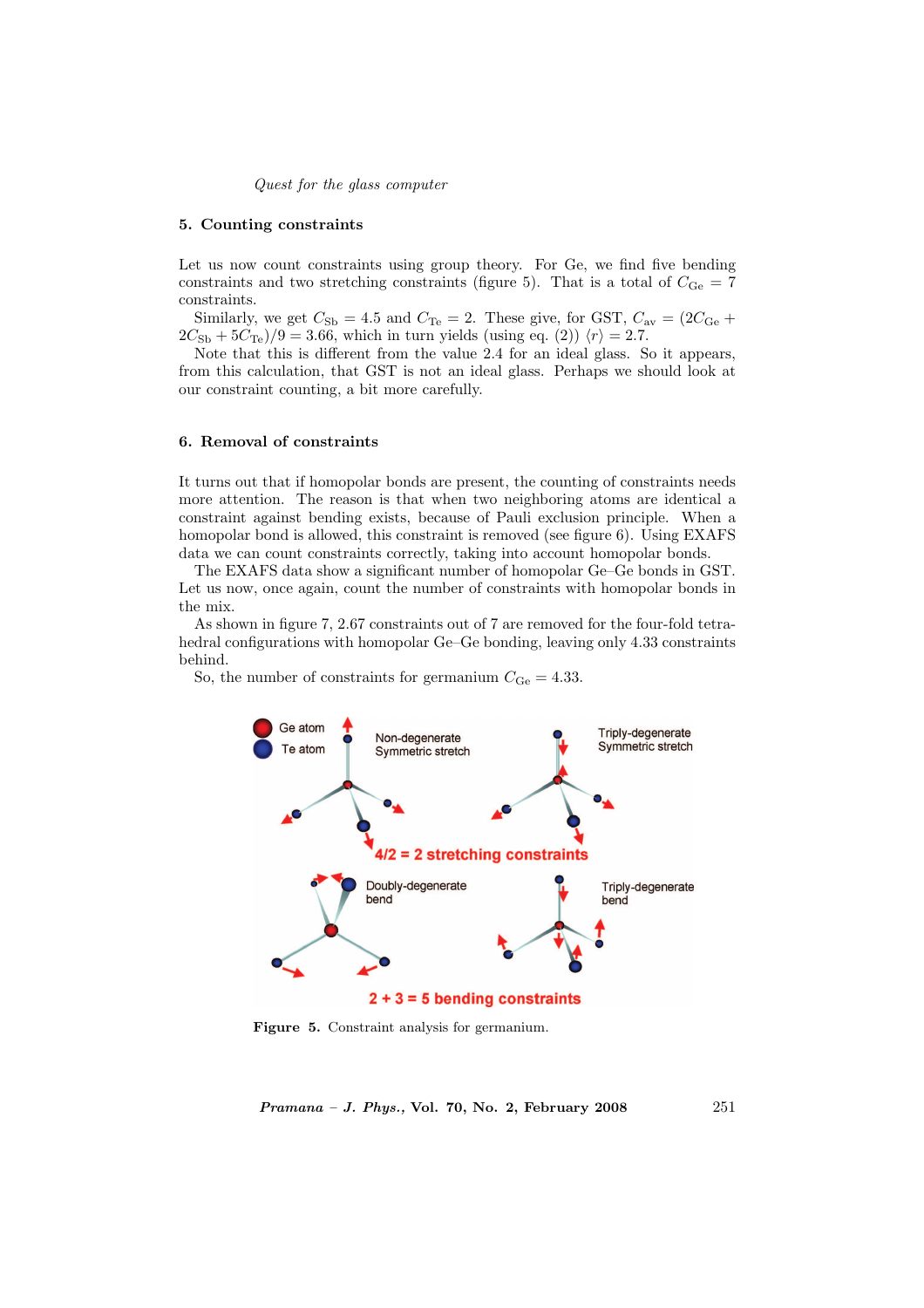

Figure 6. Homopolar bonding allows interaction between differing atomic species and removal of constraints.



Therefore, total number of constraints for  $Ge_2Te_3$  configuration:  $7-2.67 = 4.33$ 

Figure 7. Constraint counting for Ge in Ge<sub>2</sub>Te<sub>3</sub> allowing homopolar bonding of Ge.

A similar analysis for Sb and Te gives,  $C_{sb} = 4.5$  and  $C_{Te} = 2$ .

Now we add (with appropriate weightage), constraints for all three atoms in GST and calculate the average number of constraints per atom, as before. This then gives the effective average coordination for GST as

$$
\langle r \rangle_{\text{effective}} = 2.4.
$$

So GST is indeed an ideal glass, i.e., it lies in the stress free-rigid regime.

# 7. Thermodynamics of switching

Let us now look at this intermediate material from another point of view. In switching from the a- to the c-state, we have a balance such that the lowest free energy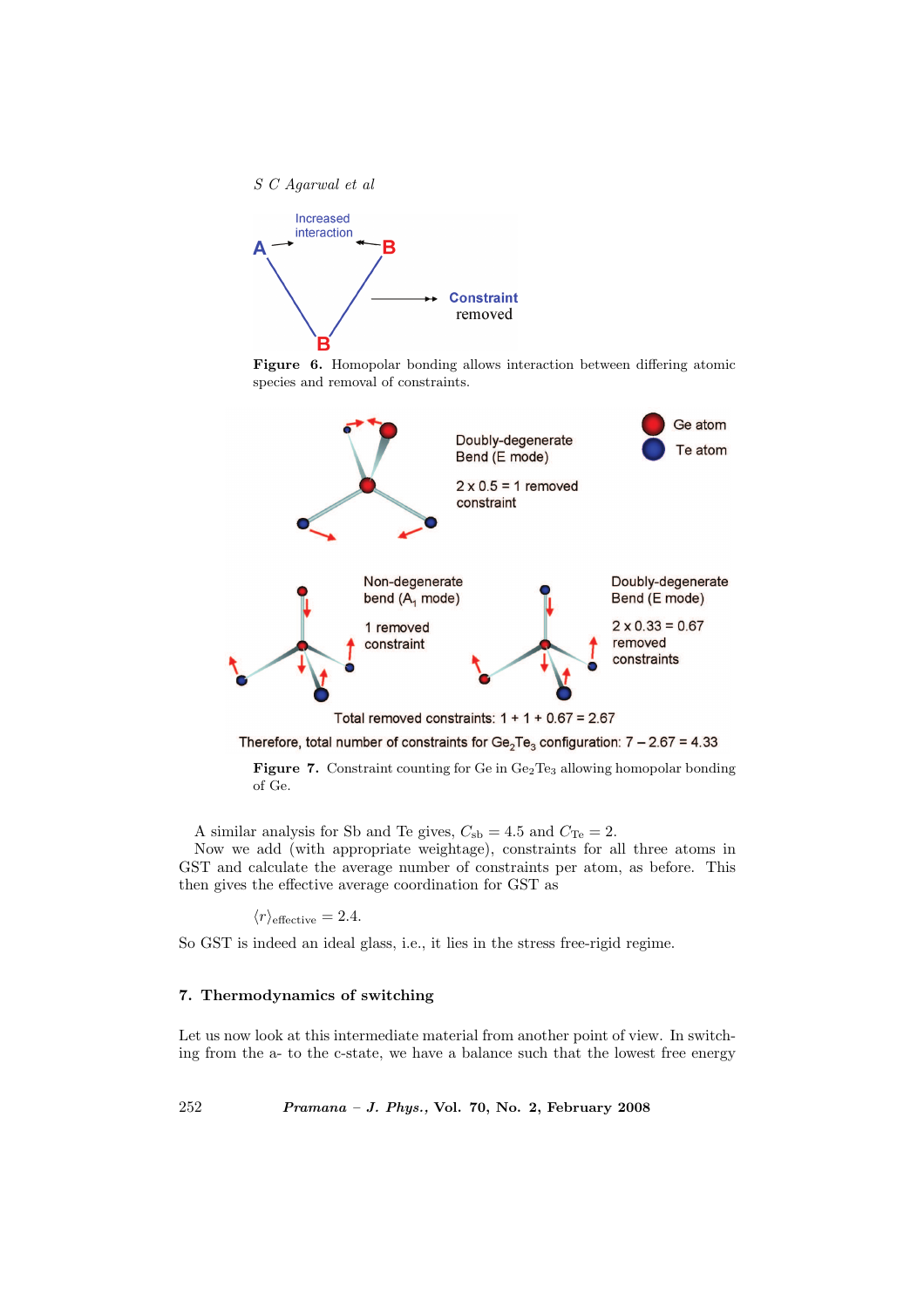# Quest for the glass computer

state is always obtained. Whether the state is a- or c- is a kinetic consideration. The thermodynamically minimal state is determined in terms of a balance between enthalpy and entropy. If the system were over-constrained, repeated cycling would result in the system locking into a free energy minimum determined by enthalpy. If, on the other hand, the system were under-constrained, repeated cycling would find the system going down an entropy hill into an a-state that would not return to the c-state.

Finally, we consider the over-coordinated Te. There are some three-fold coordinate Te atoms. The EXAFS data show this to be 17%. If we consider the intersection of the  $Sb_2Te_3-Ge_2Te_3$  tie line with the Te vertex bisector, we have a material that might be considered a combination of these molecular solids blended to give the proper composition for 226. Now add 17% over-coordinated Te to this material and one has 225. But this is exactly what the EXAFS signal gave us.

So, we now have a model for GST. It is a material with molecular units of equal amounts  $Ge_2Te_3$  and  $Sb_2Te_3$  embedded in a matrix of a-Te where 17% of the Te are three-fold coordinated.

#### 8. Summary and conclusions

EXAFS studies of the nearest-neighbor bonding of Ge, Sb and Te in as-deposited  $Ge_2Sb_2Te_5$  films indicate significant concentrations of both  $Ge-Ge$  and  $Ge-Te$ bonds, but no Ge–Sb bonds. Additionally, this analysis of the three EXAFS spectra yields internally self-consistent atomic coordination numbers and bond lengths. Combined with bond energies for the system, the EXAFS-determined bond parameters give the following molecular structure:

$$
Ge_2Sb_2Te_5 = Ge_2Te_3 + Sb_2Te_3,
$$

with 17% of the Te-atoms 3-fold, rather than 2-fold coordinated. The overcoordinated Te-atoms are assumed to have a positive formal charge of 1, and a subsequently smaller atomic radius, thereby accounting for the reduced distance associated with the Sb–Te electrostatic bond [5]. The average bond coordination,  $\langle r \rangle$ , and average number of bond-stretching and -bending constraints/atom,  $C_{\rm av}$ , have been determined using bond constraint theory. The inclusion of Ge–Ge bonding in  $Ge_2Te_3$  groups provides microscopic basis for (i) the different systematic variations in  $C_{\text{av}}$  along the two tie-lines identified by Yamada *et al* [2]; (ii) the important role of 3-fold Te in the amorphous-to-crystalline transition exploited in optical memory applications and (iii) the ability of GST to form a good glass and its propensity for repeatable phase change transitions.

Finally, we discuss the prospects of making a glass computer. To do so, we have got to be sure we have a material that balances enthalpy and entropy exactly. The best way to determine this is to do EXAFS on some of the dead cells. If we find them to have  $\langle r \rangle$  significantly larger than 2.4, we would tweak the composition to add a bit more Te. Conversely, if  $\langle r \rangle$  were less than 2.4, we would make the composition less Te-rich. The problem is to get a sample of a dead cell that is large enough to do EXAFS on it. For now, the cells are too small and so it is not possible. We are working on the problem from both ends: we are trying to get a large dead cell and are developing ways to do EXAFS on smaller samples.